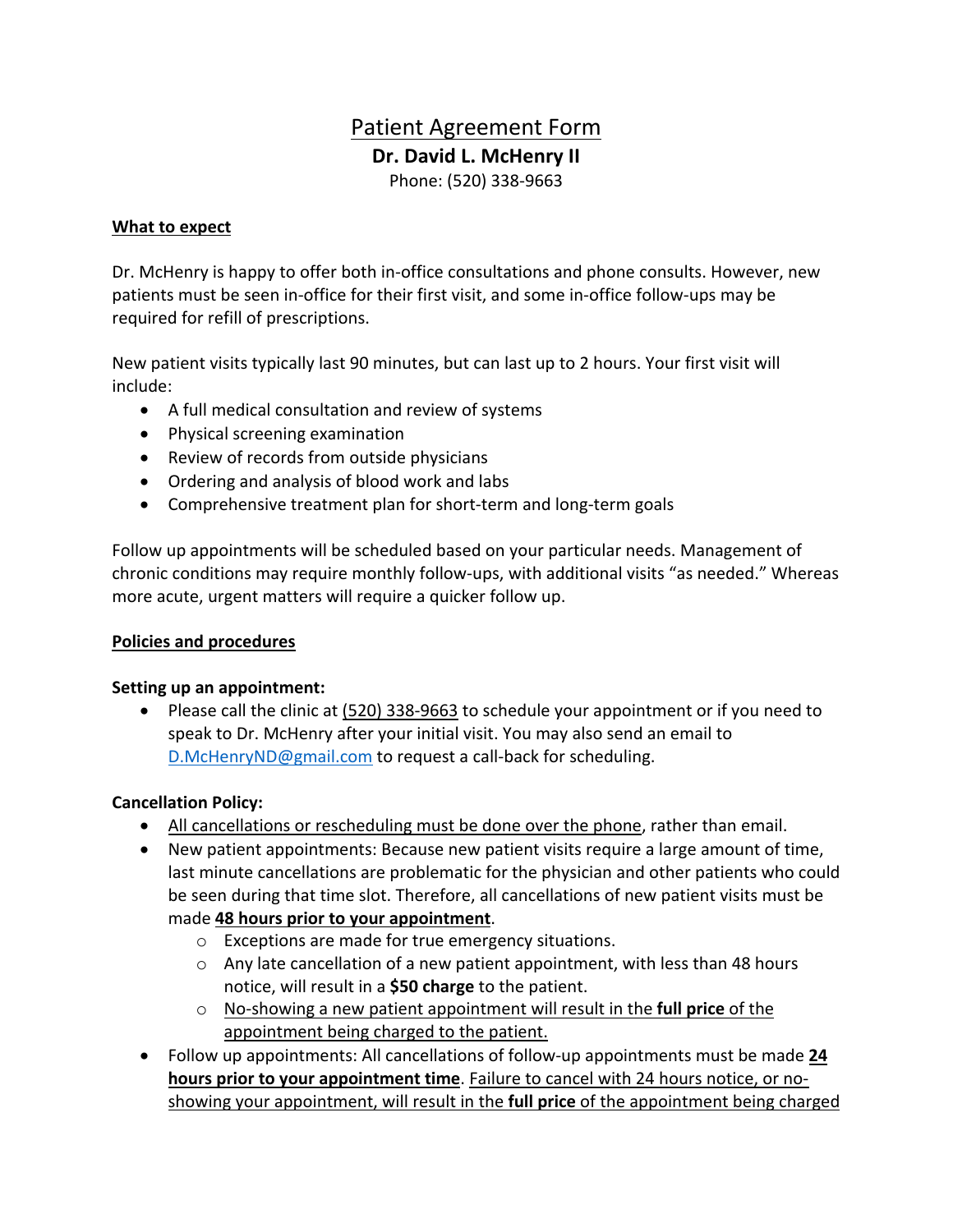to the patient. As with new patient appointments, exceptions will be made for true emergencies.

• **The Continuity of the Indian of the Universe** of the cancel or reschedule an appointment, without proper notice, I will be charged fees as outlined above.

### **Phone policy:**

- Phone consultations will be billed the same as in-office consultations. Billing is based on the physician's time and expertise, and phone consultations require the same time and expertise as in-office visits.
- Phone consultations need to be scheduled as regular, in-person visits. Please call to schedule the phone consultation so the physician can be properly prepared for your appointment.
- **The Constantial Consent of Consent for Dr.** McHenry to leave voice messages at the phone number I provided. I understand that there is no guarantee that messages are private and that voicemail is not protected by HIPAA.

## **Emergency calls:**

- Dr. McHenry is not equipped to do emergency triage. If you are experiencing a medical emergency, please call 911 or go to your nearest emergency department.
- **Example 1** (initials) I understand that in the case of a life-threatening psychiatric or medical emergency that I will call 911 or go to the nearest emergency department.

#### **Email policy:**

- Email is not a secure form of communication and therefore, Dr. McHenry will only use email to send forms and documents. You may use email to request a call back for scheduling, but Dr. McHenry will not be responsible for material contained in emails received by patients and will not respond to such emails.
- **Example 1** (initials) I understand emailing is not a secure form of communication and I understand that, by emailing Dr. McHenry, there is a chance that my private information is at risk.
- **If the light of the lings of the U.** (initials) I understand that Dr. McHenry is not responsible for reading or responding to my emails and is not responsible for any information in any emails.

## **Texting policy:**

- Dr. McHenry does not use text messaging to communicate medical advice. Text messaging is not a secure or reliable form of communication. Dr. McHenry is not responsible for receiving, reading, or responding to any text messages. Please call the clinic number rather than texting.
- **The Contract of the United Stands** in the U.S. McHenry is not responsible for receiving or responding to any text messages.
- **Example 1** (initials) I understand that texting is not a secure form of communication and I understand that by attempting to text Dr. McHenry that there is a chance that my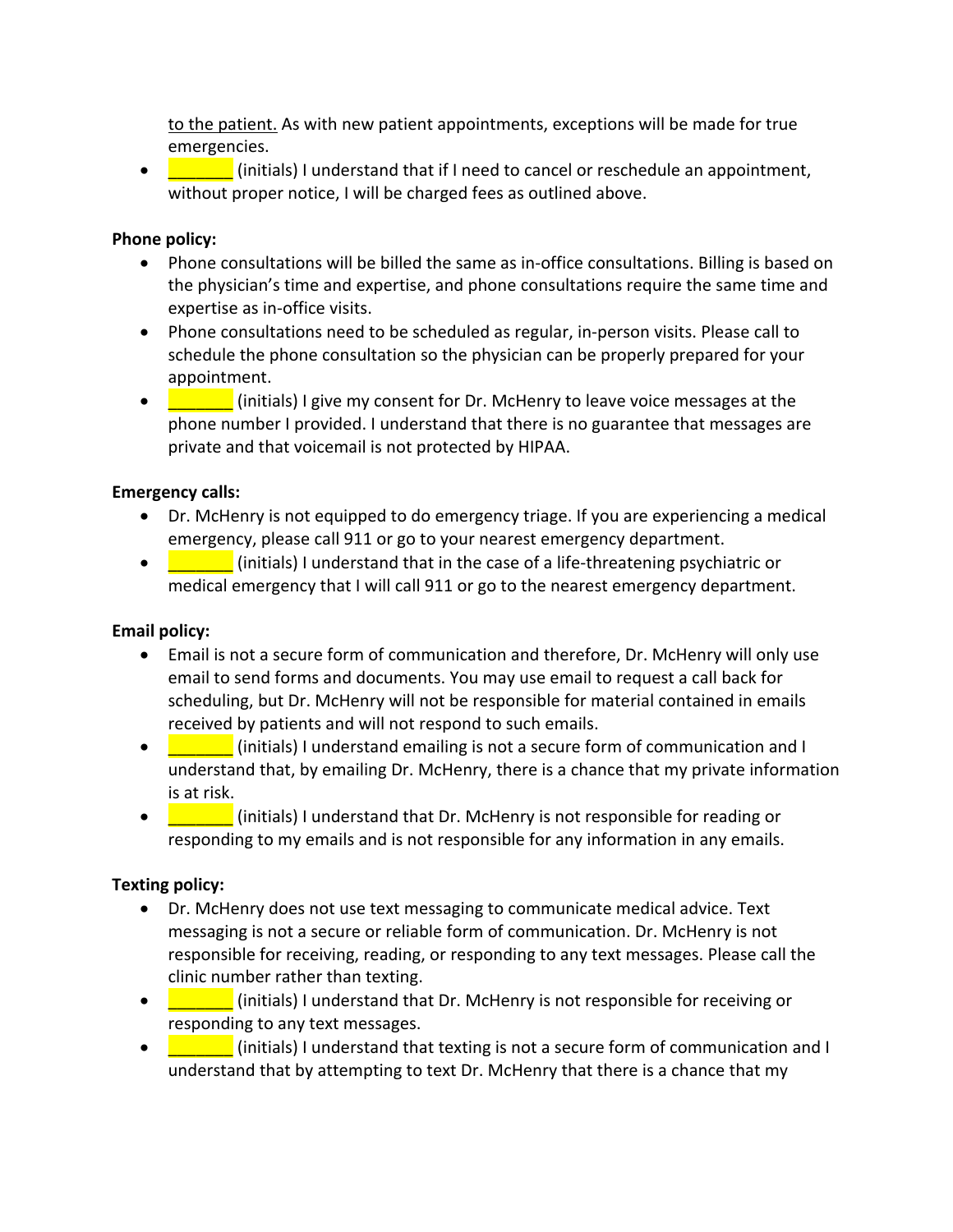private information is at risk, and therefore Dr. McHenry is not liable for any compromised information that occurs as a result of text messages sent.

# **Appointment Types:**

- Follow-up appointments
	- $\circ$  A follow-up appointment is intended for following up on treatment, assessing any new symptoms, changes in symptoms, reviewing lab results, and adjusting treatment protocols. For any new symptoms that arise, or any additional questions or concerns, please call the clinic to be scheduled for a follow-up visit. Moreover, if you are not responding to your treatment protocol, or need additional treatment, a follow-up visit is recommended.
- Check-in appointments
	- $\circ$  The purpose of a check-in is to ensure that you are doing well on your protocol or to answer any clarifying questions about treatment recommendations or prescriptions. These calls are 5-10 minutes at most, and are free of charge. If more help or instruction is needed, a follow-up visit will need to be scheduled.

## **Fees and Services:**

- New Patient Visits: \$180.00
- Follow-Up Visit (45 minutes): \$90.00
- Follow-Up Visit (30 minutes): \$60.00
- Acupuncture Treatment (45-60 minutes each): 5 treatments for \$360.00
- Hydrotherapy Treatment (45-60 minutes each): 5 treatments for \$360.00
- Cupping Treatment (30 minutes): \$50.00

## **Payment Policies:**

- Payment is due at the time of service.
- Payment may be accepted in the form of cash, check, or credit card.
- Any fees accrued by bounced checks will be paid for by the patient, and Dr. McHenry has the right to refuse future payments by check. An additional fee of \$15 per day will accrue until the final balance is paid off after a bounced check.
- New patients are required to provide a valid credit card number, including expiration date and billing zip code, in order to schedule a new patient appointment.
- There are no refunds for any services.

## **Insurance:**

- This clinic is "cash pay" only and does not offer services to submit your office visits to insurance. However, upon request, we will provide you with a form that you may submit to your insurance for possible reimbursement.
- Dr. McHenry cannot guarantee that your insurance company will reimburse you for your visits or cover the cost of your labs, imaging, or prescription drugs. You are ultimately responsible for the cost of your care at our clinic.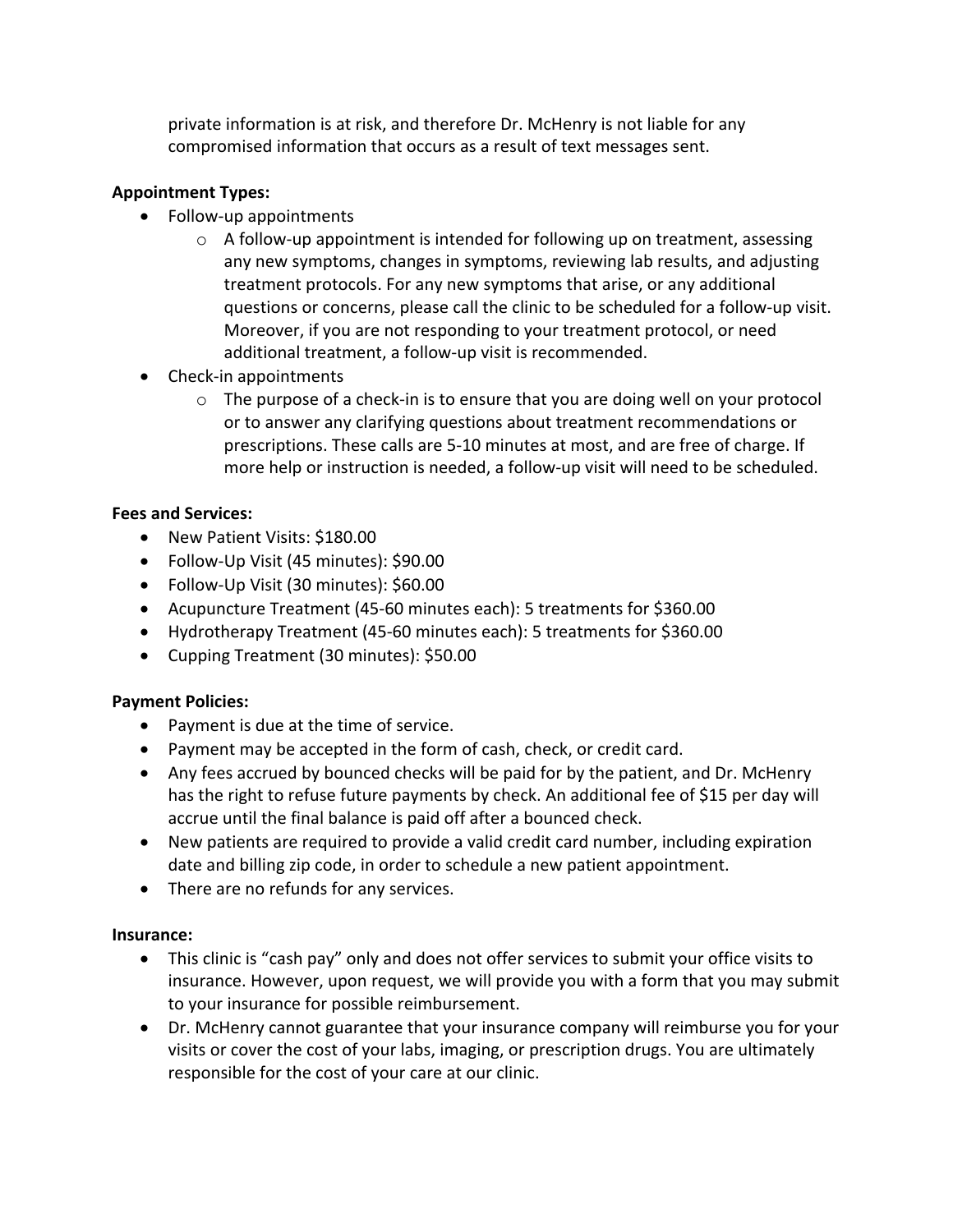• **Advance Beneficiary Notice (ABN):** I understand that my insurance will not be paying for any of the fees for my visits, labs, medications, or supplements under the care of Dr. McHenry. I understand that I am solely responsible for paying all balances, fees, and services accrued with the aforementioned payment methods only. o **initials**)

## **Privacy, Rights, Responsibilities, and Liabilities**

Below is a brief summary of your rights and protections under the Health Insurance Portability and Accountability Act (HIPAA). You can acquire a full listing and explanation of your rights and privacy practices by going to the website at http://www.hhs.gov/ocr/hipaa/ or by calling 1-866- 627-7748.

You have the right to:

- Receive a notice that tells you how your health information may be used or shared.
- Ask to see and obtain a copy of your health records.
- Decide if you want to give your permission before your health information can be used or shared for certain purposes, such as marketing.
- Have corrections added to your health information.
- Request where you would like to be contacted.
- Ask that your information not be shared. For example, you could ask your doctor not to share your medical record with other doctors in the office.

If you believe your rights are being denied or your health information isn't being protected, you can:

- File a complaint with the U.S. government.
- File a complaint with your doctor.

The following is to be signed by the patient, or the person legally responsible for the patient's medical decisions relative to the treatment situation.

I, (print name) \_\_\_\_\_\_\_\_\_\_\_\_\_\_\_\_\_\_\_\_\_\_\_\_\_\_\_\_\_\_ (sign name) \_\_\_\_\_\_\_\_\_\_\_\_\_\_\_\_\_\_\_\_\_\_\_\_, hereby acknowledge that the office of Dr. McHenry provided me with access to Privacy Practices that describe how medical information about me may be used and disclosed, and how I can access this information. I understand that if I have questions or complaints I may contact: http://www.hhs.gov/ocr/hipaa/ or by calling 1-866-627-7748. By signing this, I also acknowledge that I understand that I am entitled to receive updates upon request if the office of Dr. McHenry amends or changes their Notice of Privacy Practices in a material way.

Dr. McHenry will respect your rights to privacy. However, if it is necessary to reduce or prevent a serious threat to your health and safety, or the health and safety of another individual or the public, Dr. McHenry has the obligation to disclose any relevant information.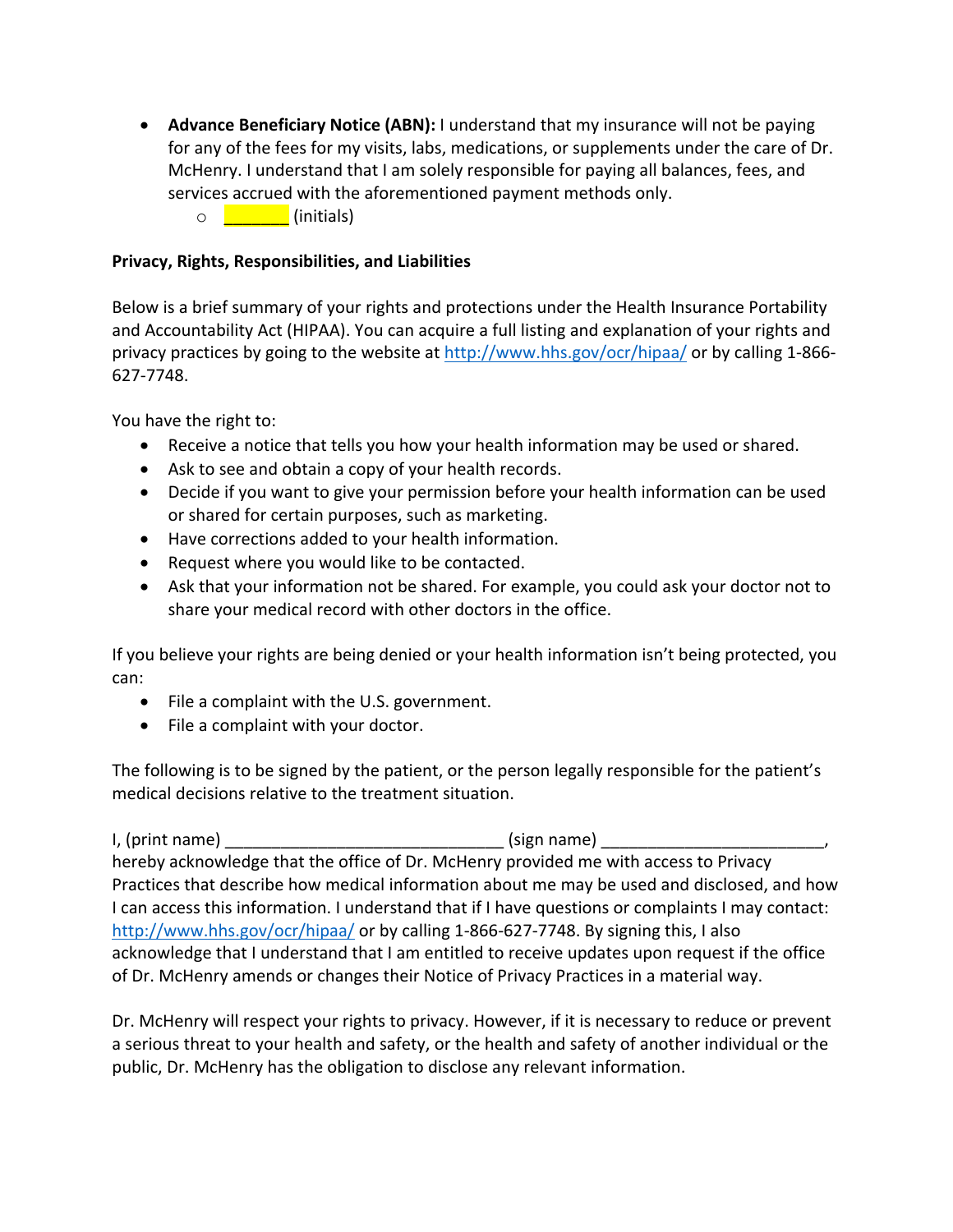\_\_\_\_\_\_\_ (initials) I understand that Dr. McHenry may disclose private information in circumstances where there is a threat to my health or safety, or the health and safety of another individual or the public. Therefore, I do not hold liable this doctor for disclosing private information in these circumstances.

Additionally, with the objective of personalizing and coordinating my care with other practitioners, Dr. McHenry is authorized to discuss my personal medical information with the following people:

| 1)                 | (phone) |
|--------------------|---------|
| $\mathbf{A}$<br>Z) | (phone) |
| 3)                 | (phone) |

\_\_\_\_\_\_\_ (initials) I understand that by providing the aforementioned contacts, I am authorizing my doctor to correspond with the contacts above regarding my health care.

My "in case of emergency" contact is:

| $\overline{ }$ |  |
|----------------|--|
| $\sim$<br>∼    |  |

**Example 10** (initials) I am entitled to receive high quality naturopathic medical care provided by Dr. McHenry. Be informed that if your doctor needs to, that they will consult with other physicians and specialists to provide you the most quality care possible, while being compliant to HIPAA requirements.

\_\_\_\_\_\_\_ (initials) I understand that Dr. McHenry does not discriminate based on age, gender, race, ethnicity, socioeconomic status, religion, sexual orientation, or other lifestyle or cultural preferences.

\_\_\_\_\_\_\_ (initials) I understand that naturopathic medical treatments and therapies may be different from those offered by other licensed health care providers and that I am at liberty to seek other care. However, if I do choose to seek other treatments in addition to my care with Dr. McHenry, I will inform my doctor of any other treatments I am using as they may affect my care.

\_\_\_\_\_\_\_ (initials) I understand that payment is expected at the time of service, and I will pay in either cash, check, or credit card based on the rates listed above. Failure to pay at the time of service will accrue late fees of \$15.00 per day.

\_\_\_\_\_\_\_ (initials) I understand that Dr. McHenry is treating me for my chief concern, based on the symptoms that I report, and/or lab-work that is ordered by Dr. McHenry. Therefore, I hold Dr. McHenry blameless if there is a condition that I have or develop that I did not report symptoms of, a history leading to, or concerns about. Such a condition therefore would be considered outside of my care with Dr. McHenry.